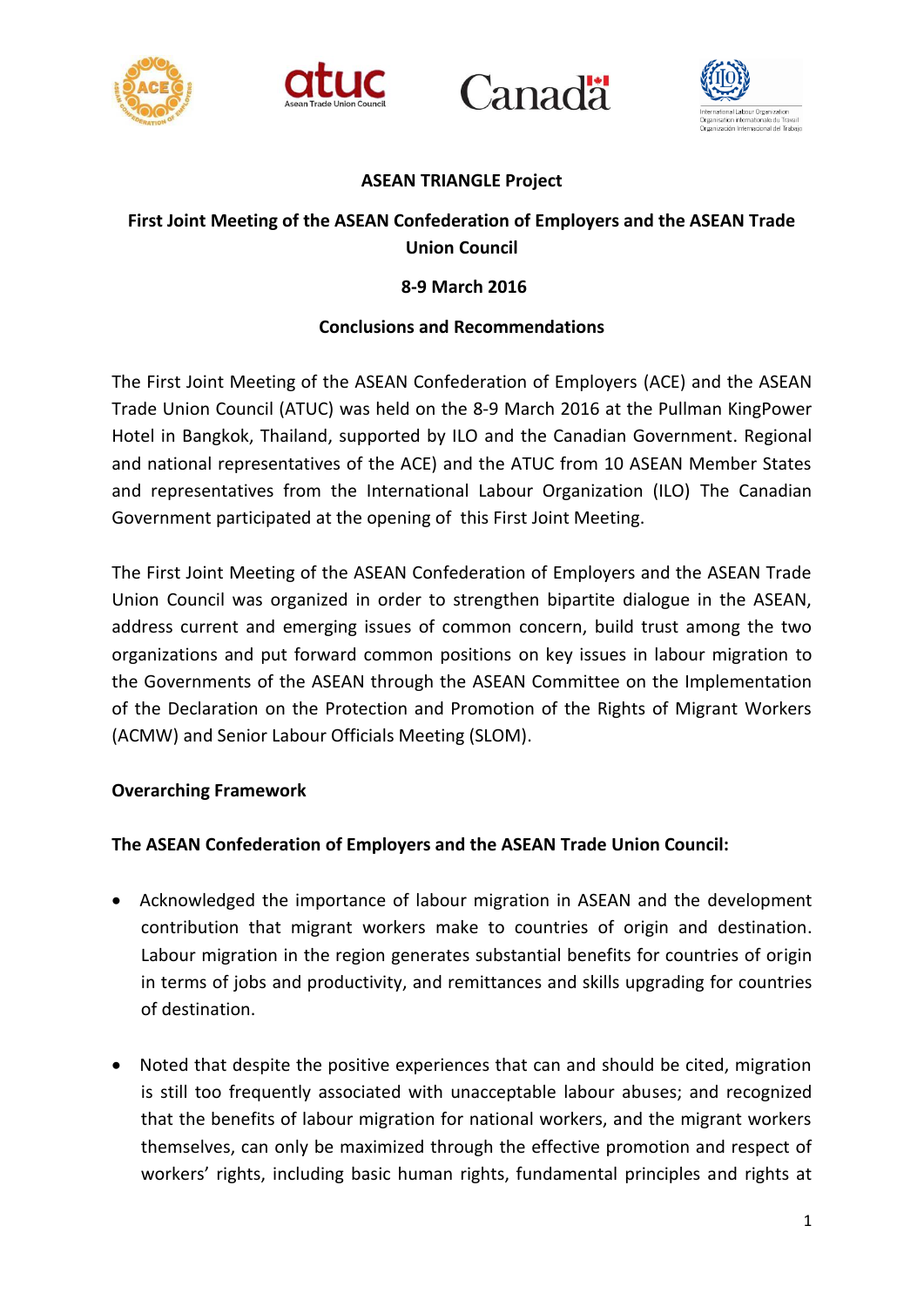







work enshrined in UN and ILO Conventions, the promotion of decent work for all, and the adherence to principles of social justice, fair treatment, equal opportunity, and gender equality.

- Welcomed the UN Sustainable Development Goals and the 2030 Agenda, which reaffirms the need to respect, protect and promote fundamental freedoms for all and recognizes the positive contribution of migrants to inclusive growth and sustainable development.
- Welcomed the launch of the ASEAN Economic Community on 31<sup>st</sup> December 2015 and the renewed commitment to migration expressed in the ASEAN Community Blueprints for 2016-2020 to cover the Economic, Political-Security and Socio-Cultural Pillars. ACE and ATUC recognise the tremendous opportunity for growth, prosperity, increased connectivity and integration, but called for growth that is inclusive, and prosperity that is shared.
- Look forward to contributing to the implementation of the Work Plans of the ASEAN Labour Ministers (ALM), the SLOM and the ACMW.
- Reaffirmed the value of social dialogue as a means to achieve better management of labour migration in the ASEAN Region.

### **Recommendations:**

# **1. ATUC and ACE identified the following areas of mutual concern, that should be addressed in future Joint Dialogues of ACE and ATUC:**

- **1.1.** Labour mobility and the implementation of the Mutual Recognition of Skills (MRS) for medium and low-skilled workers in ASEAN. MRS shall be linked to labour market demand and supply in ASEAN Member States.
- **1.2.** Expanding social protection mechanisms to better protect the most vulnerable groups, including migrant workers. Measures would include, for example, examining portability of social security arrangements.
- **1.3.** Ethical and fair recruitment of migrant workers.
- **1.4.** Protection of migrant workers throughout the migration cycle, consistent with international labour standards.